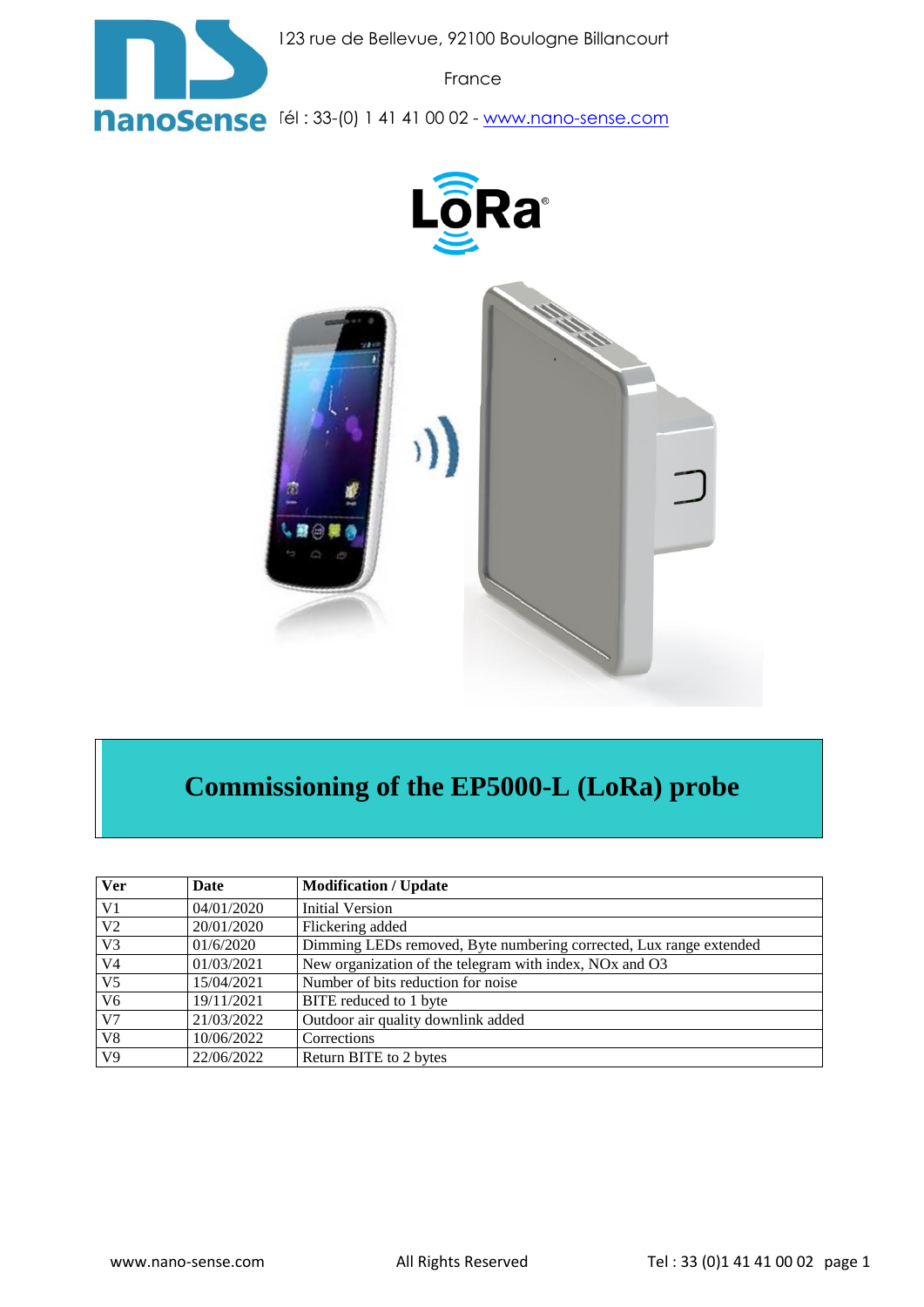

### **Summary**

| 1.   |  |
|------|--|
| 2.   |  |
| 3.   |  |
| 4.   |  |
| 5.   |  |
| 6.   |  |
| 7.   |  |
| 8.   |  |
| 8.1. |  |
| 8.2. |  |
|      |  |
|      |  |
|      |  |
| 9.   |  |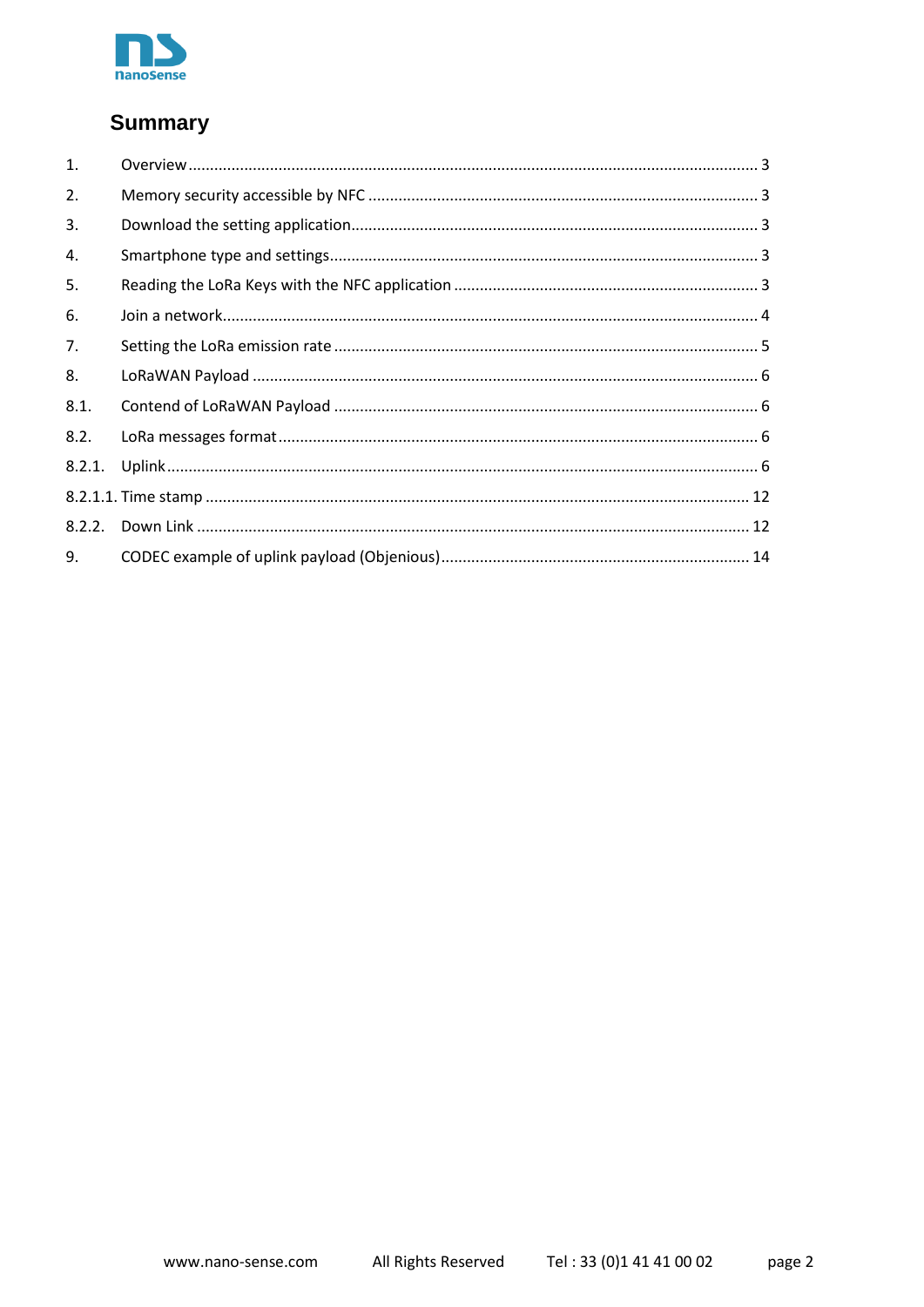

### <span id="page-2-0"></span>**1. Overview**

The EP5000L (powered) and E5000AL (autonomous with indoor light supply) probe communicates by radio in LoRaWAN. This document describes how to commission the probe on the LoRaWAN network and describes the content of the telegrams.

### <span id="page-2-1"></span>**2. Memory security accessible by NFC**

The NFC chip has a password to protect it in read and / or write.

Thus the serial number, radio ID and other parameters to be secured cannot be modified by a third party. The settable data (parameters) can only be accessed from the manufacturer's Android Application containing the passwords to avoid any hacking or corruption of data by people using standard NFC chip reading and writing software.

# <span id="page-2-2"></span>**3. Download the setting application**

The setting of parameters and the reading of data is compatible with Android smartphones (not IOS because Apple does not allow the use of the on-board NFC of their smartphone for purposes other than payment). You can go to the Google store and search for NanoSense. You will see a list of applications: Select the application corresponding to the IAQ probe model and download it.

## <span id="page-2-3"></span>**4. Smartphone type and settings**

Make sure your Android smartphone has an integrated NFC function. Activate NFC in the settings section.

# <span id="page-2-4"></span>**5. Reading the LoRa Keys with the NFC application**

Open the NFC configuration App and approach the back of the smartphone from the center of the front face of the probe (the antenna is located in the middle).

Reading by NFC does not require the unit to be powered or even mounted. It is even possible to read the NFC memory through the cover of the box (a marking on the box indicates the location of the NFC antenna) The power supply for the front panel comes from the smartphone via NFC. When the NFC antenna on the probe responds, you should hear a Beep on the phone.

You can read the unique LoRa keys. To do this, click on the "Read" button in the application.

The keys can now be copied for recording in the network or sent by Email.





NFC antenna location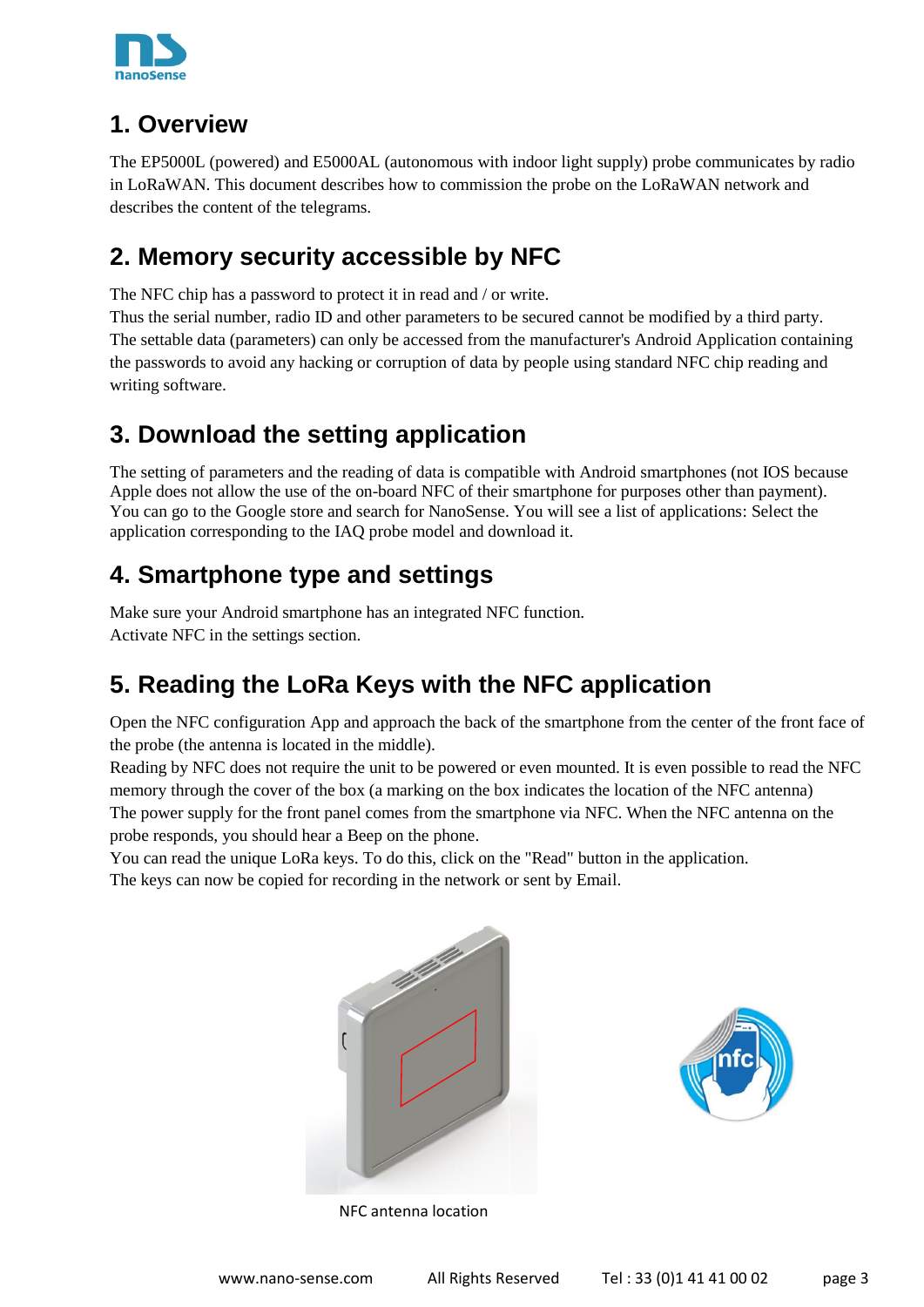

### <span id="page-3-0"></span>**6. Join a network**

By default, the probe is in public mode. For private mode, you must use the dedicated smartphone application and activate this function by NFC. Do not confuse private mode and private network. Private mode exchanges longer keys.

Select OTAA mode in the web page of the LoRaWAN network or of the gateway used.

Enter the following keys:

| <b>Key</b>             | <b>Bits</b> | <b>Byte</b> | <b>Contend</b> | Contend in hexadecimal for input |
|------------------------|-------------|-------------|----------------|----------------------------------|
| <b>Device EUI</b>      | 64          |             | "Unique"       | Contained in the NFC chip        |
| <b>Application EUI</b> | 64          |             | EP5000-L       | Contained in the NFC chip        |
|                        |             |             |                | (4550353030302D4C)               |
| <b>Application Key</b> | 128         | 16          | "Unique"       | Contained in the NFC chip        |

Keys are confidential and readable on smartphone via the App and NFC

Keys can then be protected by password or even be erased (Bur DevEUI). Refer to the App manual for details Copy the keys on the LoRa platform of an operator or a gateway.

At startup, the radio module will be automatically recognized by the LoRa or LoRaWAN network.

When the radio module is connected to the LoRaWAN network, The Joined green LED in the upper part of the front panel remains on.



Joined LED

Be careful, recording on an operated network may require several radio transmission cycles.

The management of this LED is settable by NFC:

- Always ON
- On for one hour after connection to the network
- Disabled if no downlink in the last 8 hours
- Disabled if no downlink in the last 12 hours
- Disabled if no downlink in the last 24 hours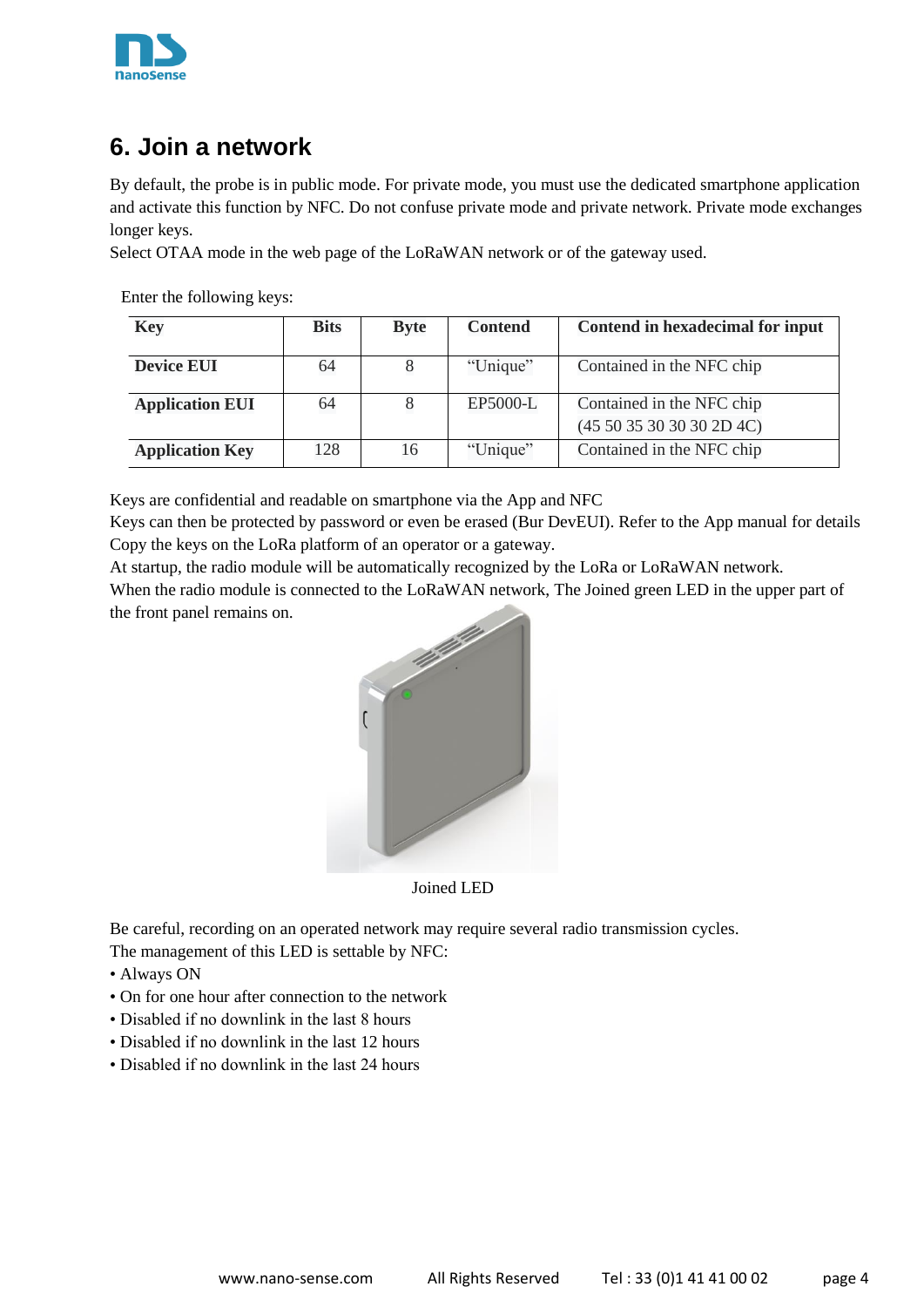

### <span id="page-4-0"></span>**7. Setting the LoRa emission rate**

The transmission rate depends mainly on the operator and the contract with him. It is generally allowed to transmit on average at most every 10 minutes in an operated network. In a private network, the rate may be faster.

By default, the cadence of the Radio LoRa module is 10 minutes.

The transmission rate can be configured by NFC and by the downlink for powered EP5000L.

The following command must be sent:

0x01 0xdd 0xdd

0x01: command number for time cycling change. (See chapter 2.2.2)

0xdd 0xdd is the delay between two frames in minutes, it will be taken into account after the next emission.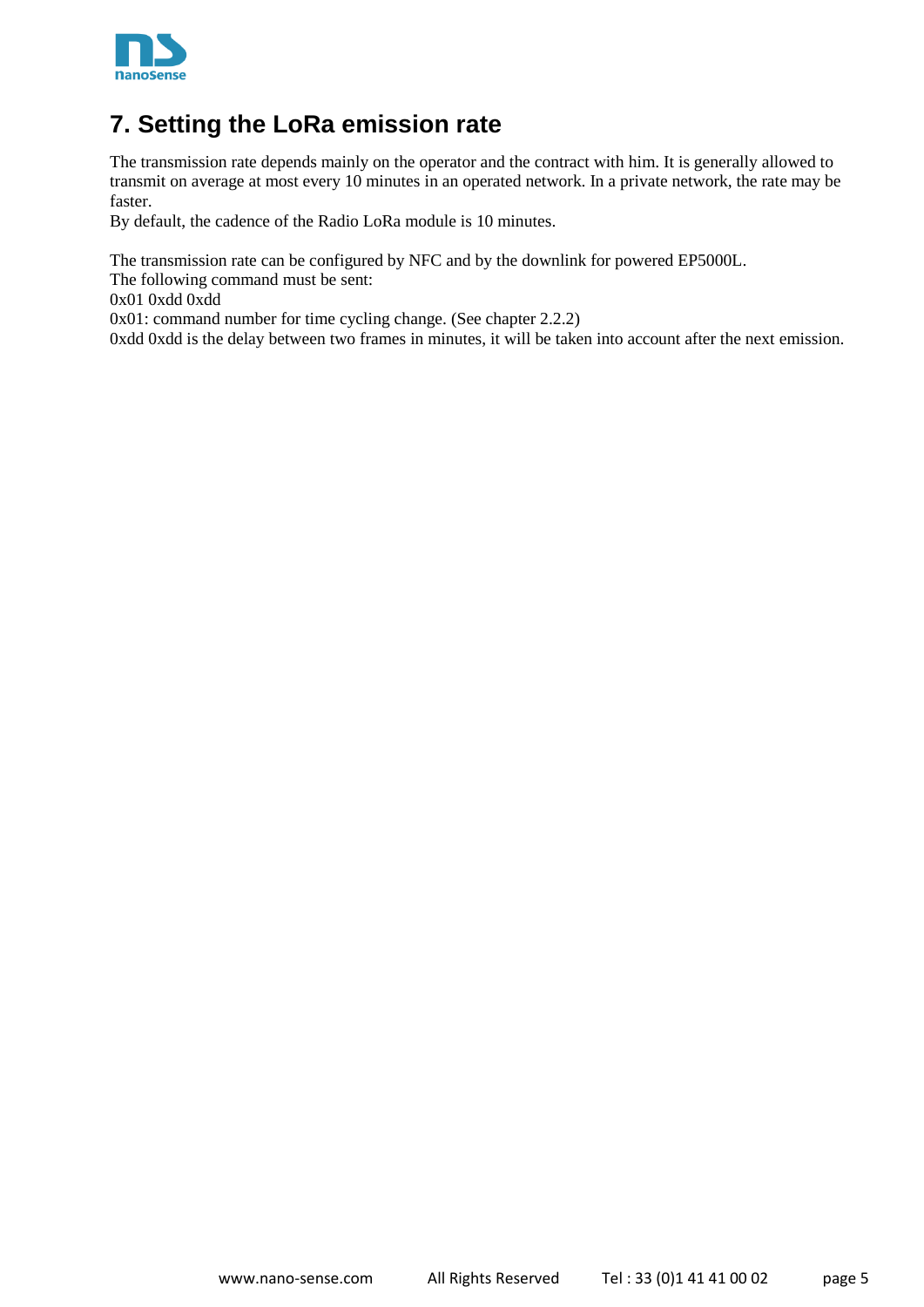

### **8. LoRaWAN Payload**

### **8.1. Contend of LoRaWAN Payload**

Regularly, the LoRa module sends a set of measurements distributed over its emission rate. This message can be timestamped on receipt. It belongs to a gateway or the database that archives the recordings to time stamp the data.

### **8.2. LoRa messages format**

### **8.2.1. Uplink**

#### **EP5000 LoRa Telegram:**

| Presence Probe LoRa |               |               | <b>BITE</b> Autonomy Emission RH                             |      | $\mathbf{T}^{\circ}$ | <b>PM</b> | Noise | CO2 | TCOV   Formaldehyde   Benzene   Sulphurous |         |              |
|---------------------|---------------|---------------|--------------------------------------------------------------|------|----------------------|-----------|-------|-----|--------------------------------------------|---------|--------------|
| sensor              |               | Frm   Module  |                                                              | rate |                      |           |       |     |                                            |         | <b>odors</b> |
|                     |               | Frm I         |                                                              |      |                      |           |       |     |                                            |         |              |
|                     | Byte   1 Byte | 1 Byte 1 Byte | 1 Byte 2 Bytes 1 Byte 9 bits 27 bits 14 bits 13 bits 2 Bytes |      |                      |           |       |     | 2 Bytes                                    | 2 Bytes | 1 Byte       |

<span id="page-5-1"></span><span id="page-5-0"></span>

| <b>NO<sub>x</sub></b> | Ozone <sup>1</sup> | <b>Atmospheric</b> | <u>Lux</u> |        | $\sqrt{\text{Color T}^{\circ}$ Flickering | Health | Cognitivity   Quality of |             | Throat     | <b>Virus</b>   | <b>Building</b> |
|-----------------------|--------------------|--------------------|------------|--------|-------------------------------------------|--------|--------------------------|-------------|------------|----------------|-----------------|
|                       |                    | pressure           |            |        |                                           | index  | index                    | sleep index | irritation | spreading risk | health index    |
|                       |                    |                    |            |        |                                           |        |                          |             | index      | index          |                 |
|                       |                    |                    |            |        |                                           |        |                          |             |            |                |                 |
|                       | 1 Byte 1 Byte      | 14 bits            | 10 bits    | 1 Byte | <b>Byte</b>                               | l Byte | 1 Byte                   | <b>Byte</b> | 1 Byte     | <b>Byte</b>    | <b>Byte</b>     |
|                       |                    |                    |            |        |                                           |        |                          |             |            |                |                 |

<span id="page-5-2"></span>Total 37 Bytes

<span id="page-5-3"></span>Please note that the standard authorizes 51 bytes (from SF12 to SF10, the longest ranges at 125Khz) in most regions and particularly in Europe, but only 11 in DR0 and 53 in DR1 in North America. So the radio stack for North America starts at DR1 which limits the range a little bit.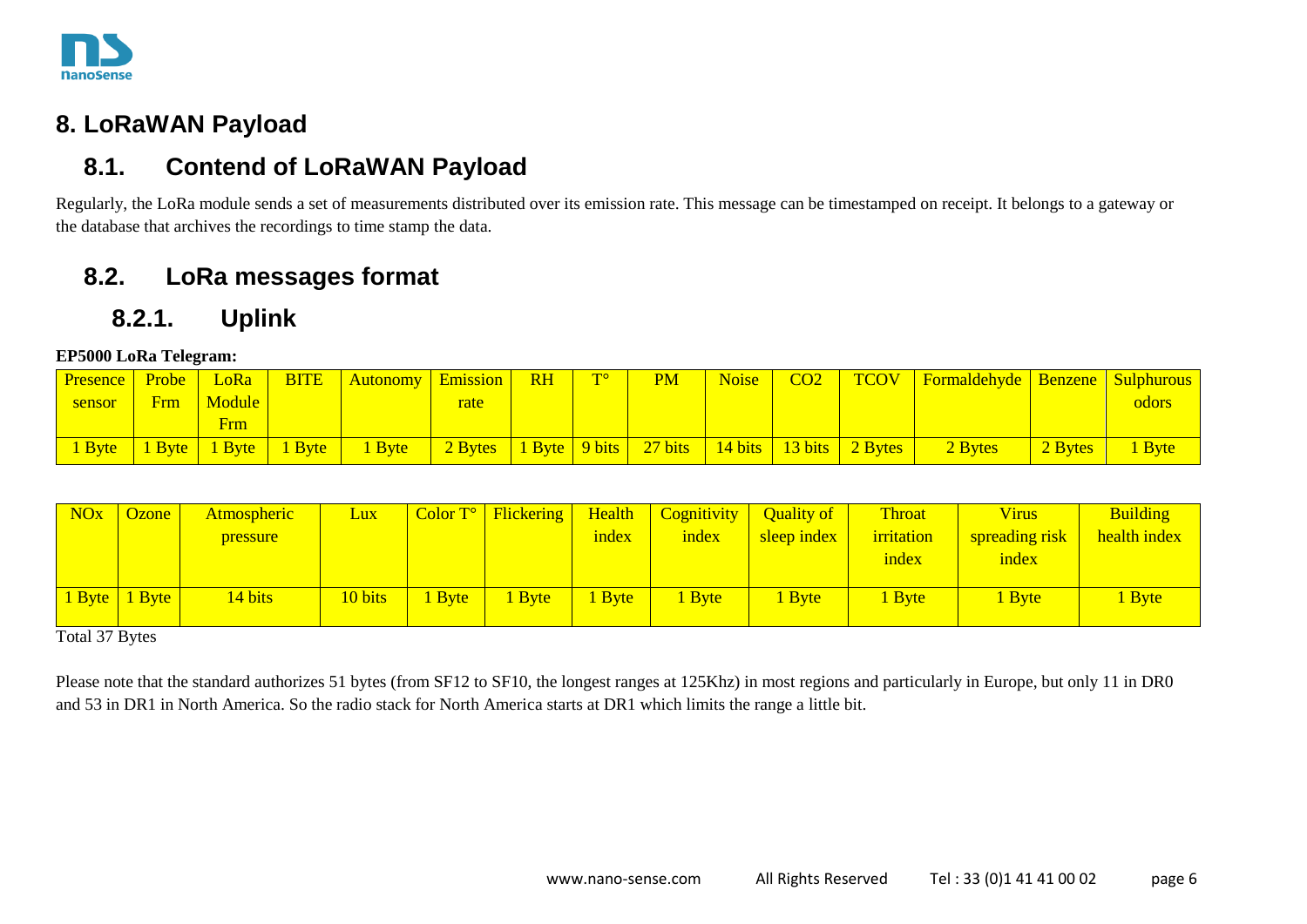

#### **Detail of the sensor presence byte (byte 1)**

|                  | Byte 1 |  |  |  |  |  |  |  |  |  |
|------------------|--------|--|--|--|--|--|--|--|--|--|
| Presence sensors |        |  |  |  |  |  |  |  |  |  |
|                  |        |  |  |  |  |  |  |  |  |  |
|                  |        |  |  |  |  |  |  |  |  |  |

| Bit            |                                     |
|----------------|-------------------------------------|
| $\Omega$       | $1 = T^{\circ}$ , RH active         |
| $\mathbf{1}$   | $1 = PM$ active                     |
| 2              | $1 =$ Bruit active                  |
| $\overline{3}$ | $1 = CO2$ active                    |
|                | $1 = TCOV$ , sulfurous odors active |
| $\overline{5}$ | $1 = NOx$ , O3 active               |
| $\overline{6}$ | $1 =$ Benzene, Formaldehyde active  |
|                | $1 = Lux \& light To active$        |

#### **Detail of EP5000L probe Firmware version and LoRa stack software bytes**

| Byte 2                 |  |  |  |  |  |  |  |  |  |
|------------------------|--|--|--|--|--|--|--|--|--|
| Probe Firmware Version |  |  |  |  |  |  |  |  |  |
|                        |  |  |  |  |  |  |  |  |  |
|                        |  |  |  |  |  |  |  |  |  |

|                     | Byte 3  |  |  |  |  |  |  |  |  |  |  |  |
|---------------------|---------|--|--|--|--|--|--|--|--|--|--|--|
| LoRa Stack Firmware |         |  |  |  |  |  |  |  |  |  |  |  |
|                     | Version |  |  |  |  |  |  |  |  |  |  |  |
|                     |         |  |  |  |  |  |  |  |  |  |  |  |
|                     |         |  |  |  |  |  |  |  |  |  |  |  |

Bits 4 to 7: integer Bits 0 to 3: tenths Valid range: 1.0 to 15.15

#### **Detail of BITE (Built In Test Equipment) bytes**

The 2 bytes of the BITE identify the FRU (**F**iled **R**eplaceable **U**nit) to be changed.

| Bit      |                                           |
|----------|-------------------------------------------|
|          | LoRa front panel board.                   |
|          | Single band CO2 sensor module.            |
| 2        | Dual band CO2 sensor module               |
| 3        | VOC/odors/NOx/O3 sensors module           |
|          | Motherboard.                              |
| .5       | Interconnection board.                    |
| 6        | Particles sensor board                    |
|          | Radio version power supply board.         |
| 8        | Multiple failures.                        |
| 9        | Perishable sensor arrived at end of life. |
| 10 to 16 | Reserved                                  |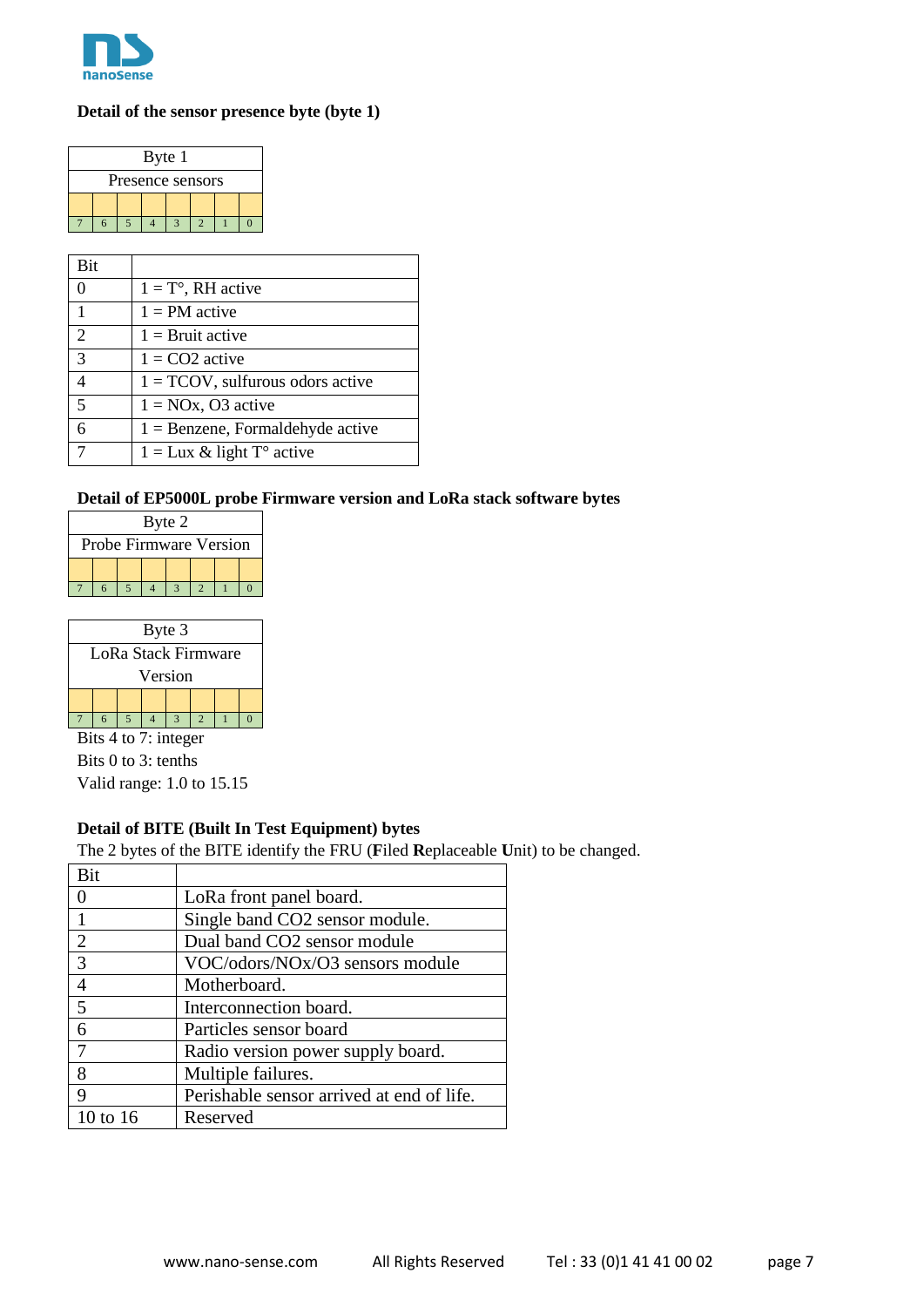

#### **Detail Autonomy byte**

| Byte 6   |  |  |  |  |  |  |  |  |  |
|----------|--|--|--|--|--|--|--|--|--|
| Autonomy |  |  |  |  |  |  |  |  |  |
|          |  |  |  |  |  |  |  |  |  |
|          |  |  |  |  |  |  |  |  |  |

Used for indoor solar stand-alone version only. Valid range from 0 to 100% Resolution 1% by LSB

#### **Detail of the Transmission rate bytes**

| Byte 7               |  |  |  |  | Byte <sub>8</sub> |  |  |  |  |  |  |  |  |  |  |
|----------------------|--|--|--|--|-------------------|--|--|--|--|--|--|--|--|--|--|
| <b>Emission</b> rate |  |  |  |  |                   |  |  |  |  |  |  |  |  |  |  |
|                      |  |  |  |  |                   |  |  |  |  |  |  |  |  |  |  |
|                      |  |  |  |  |                   |  |  |  |  |  |  |  |  |  |  |

Unit: Minutes

Useful to verify that the cadence command has been received.

By default, the value is zero which corresponds to an emission rate of 10 minutes. Note that values greater than 720 also correspond to the default value of 10 minutes.

Therefore, the range goes from 1 minute to 12h.

Valid range: 0-720 minutes (12 hours)

#### **Detail of the RH byte**

|    |  |  | Byte 9 |  |  |  |  |  |  |  |  |  |  |
|----|--|--|--------|--|--|--|--|--|--|--|--|--|--|
| RH |  |  |        |  |  |  |  |  |  |  |  |  |  |
|    |  |  |        |  |  |  |  |  |  |  |  |  |  |
|    |  |  |        |  |  |  |  |  |  |  |  |  |  |

Valid range: 0/200 LSB Range of measurement: 0 to 100%RH Resolution: 0.5%/LSB

#### **Detail of Temperature**

|  |  | Byte 10     |  |  |  | Byte 11 |  |  |
|--|--|-------------|--|--|--|---------|--|--|
|  |  | Temperature |  |  |  |         |  |  |
|  |  |             |  |  |  |         |  |  |
|  |  |             |  |  |  |         |  |  |

Valid range: 0/511 LSB Range of measurement: 0 to +51°C Resolution: 0.1°C/LSB

#### **Detail of PM**

|          |                             |  |  |  |  |  | Byte 12 |   |               |  |  | Byte $1$ . |  |    |  |  | Byte 14 |  |  |
|----------|-----------------------------|--|--|--|--|--|---------|---|---------------|--|--|------------|--|----|--|--|---------|--|--|
|          |                             |  |  |  |  |  |         |   | <b>PM 2.5</b> |  |  |            |  | PM |  |  |         |  |  |
|          | <b>Byte</b><br><b>PM 10</b> |  |  |  |  |  |         |   |               |  |  |            |  |    |  |  |         |  |  |
| $\sigma$ |                             |  |  |  |  |  |         | - |               |  |  |            |  |    |  |  |         |  |  |

Valid range: 0/511 LSB

Range of measurement: 0 to 511  $\mu$ g/m<sup>3</sup> Resolution:  $1 \mu g/m^3 / LSB$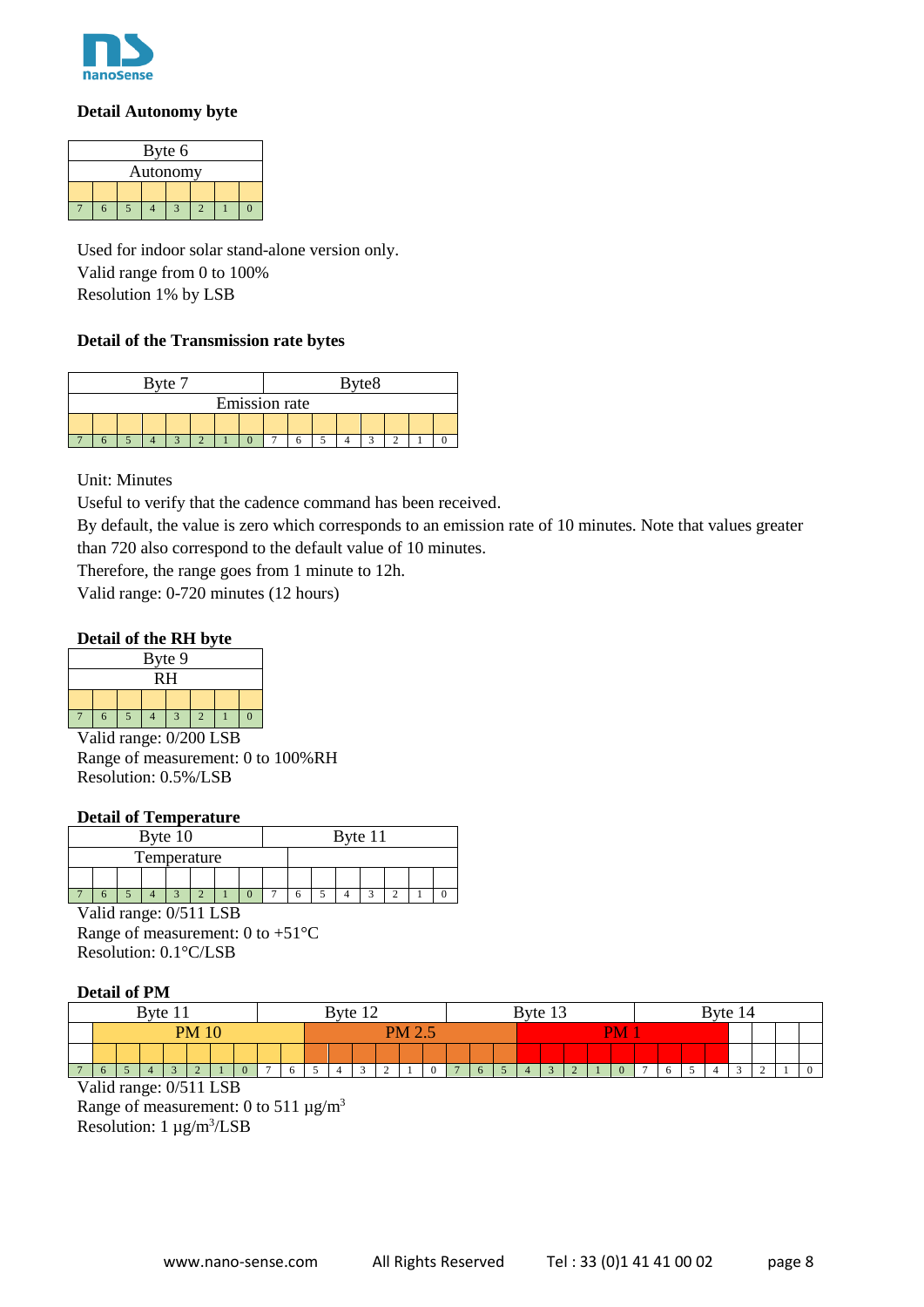

#### **Detail of Noise**

|               |  | $P$ yte $\Gamma$ |  |  |  |  |  | Byte 15 |           |  |  |  | $\frac{3}{16}$ |  |  |
|---------------|--|------------------|--|--|--|--|--|---------|-----------|--|--|--|----------------|--|--|
| Average Noise |  |                  |  |  |  |  |  |         | Pic Noise |  |  |  |                |  |  |
|               |  |                  |  |  |  |  |  |         |           |  |  |  |                |  |  |
|               |  |                  |  |  |  |  |  |         |           |  |  |  |                |  |  |

valid Range pic & average: 0/103 LSB Range of measurement: 17 to 120 dB Resolution: 1 dB

#### **Detail of CO2**

|  |  | Byte 16 |  |  |     |  | Byte 17 |  |  |
|--|--|---------|--|--|-----|--|---------|--|--|
|  |  |         |  |  | ann |  |         |  |  |
|  |  |         |  |  |     |  |         |  |  |
|  |  |         |  |  |     |  |         |  |  |

Concentration: Valid Range: 0/5000 LSB Range of measurement: 0 to 5000ppm Resolution: 1ppm / LSB

#### **Detail of TVOC**

|  |  | Byte 18 |                           |  |  | Byte 19 |  |  |
|--|--|---------|---------------------------|--|--|---------|--|--|
|  |  |         | <b>TVOC Concentration</b> |  |  |         |  |  |
|  |  |         |                           |  |  |         |  |  |
|  |  |         |                           |  |  |         |  |  |

Concentration:

Valid Range: 0/65 535 LSB Range of measurement: 0 to 65535  $\mu$ g/m<sup>3</sup> Resolution:  $1 \mu g/m^3$  / LSB

#### **Detail Formaldehyde:**

|  |  | Byte 20                    |  |  |  | Byte 21 |  |  |
|--|--|----------------------------|--|--|--|---------|--|--|
|  |  | Formaldehyde Concentration |  |  |  |         |  |  |
|  |  |                            |  |  |  |         |  |  |
|  |  |                            |  |  |  |         |  |  |

Concentration:

Valid Range: 0/65 535 LSB Range of measurement: 0 to 655.35  $\mu$ g/m<sup>3</sup> Resolution:  $0.01 \mu g/m^3$  / LSB

#### **Detail Benzene:**

|  |  | Byte 22 |  |  |                       | Byte 23 |  |  |
|--|--|---------|--|--|-----------------------|---------|--|--|
|  |  |         |  |  | Benzene Concentration |         |  |  |
|  |  |         |  |  |                       |         |  |  |
|  |  |         |  |  |                       |         |  |  |

Concentration:

Valid Range: 0/65 535 LSB Range of measurement: 0 to 655.35  $\mu$ g/m<sup>3</sup> Resolution:  $0.01 \mu g/m^3$  / LSB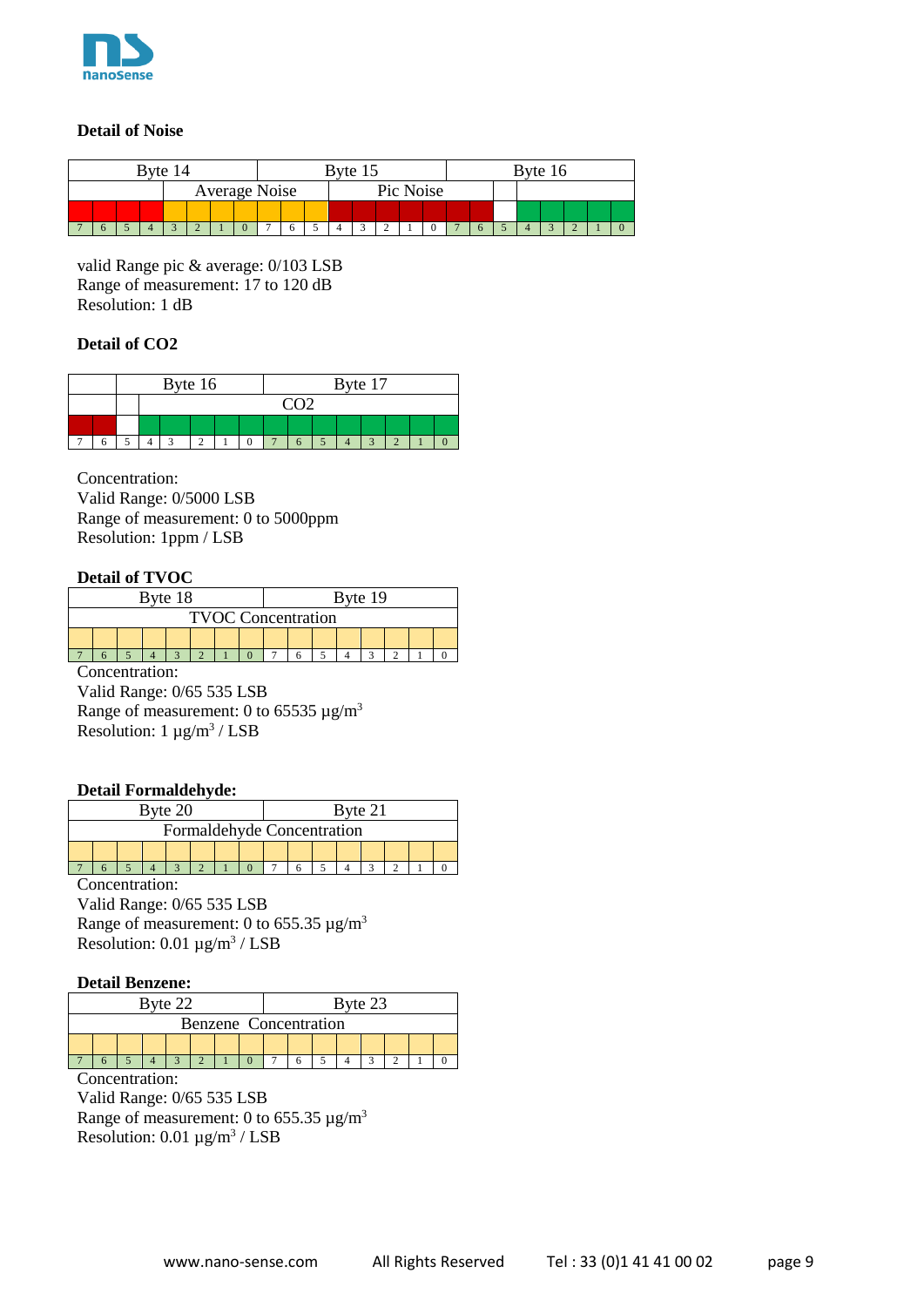

#### **Detail Sulphurous Odors**

|                         |  |  | Octet 24 |  |  |  |  |  |  |  |  |  |  |
|-------------------------|--|--|----------|--|--|--|--|--|--|--|--|--|--|
| <b>Sulphurous Odors</b> |  |  |          |  |  |  |  |  |  |  |  |  |  |
|                         |  |  |          |  |  |  |  |  |  |  |  |  |  |
|                         |  |  |          |  |  |  |  |  |  |  |  |  |  |

Concentration: Valid Range: 0/100 LSB Range of measurement: 0 to 100 OU (Odor Units) Resolution: 1 OU / LSB

#### **Detail NOx:**

|                       |  |  | Octet 25 |  |  |  |  |  |  |  |  |  |  |  |
|-----------------------|--|--|----------|--|--|--|--|--|--|--|--|--|--|--|
|                       |  |  |          |  |  |  |  |  |  |  |  |  |  |  |
| <b>NO<sub>x</sub></b> |  |  |          |  |  |  |  |  |  |  |  |  |  |  |
|                       |  |  |          |  |  |  |  |  |  |  |  |  |  |  |
|                       |  |  |          |  |  |  |  |  |  |  |  |  |  |  |

Concentration: Valid Range: 0/250 LSB Range of measurement: 0 to500 ppb Resolution: 2 ppb / LSB

#### **Detail Ozone:**

|       |  |  | Octet 26 |  |  |  |  |  |  |  |  |  |  |
|-------|--|--|----------|--|--|--|--|--|--|--|--|--|--|
| Ozone |  |  |          |  |  |  |  |  |  |  |  |  |  |
|       |  |  |          |  |  |  |  |  |  |  |  |  |  |
|       |  |  |          |  |  |  |  |  |  |  |  |  |  |

Concentration: Valid Range: 0/250 LSB Range of measurement: 0 to500 ppb Resolution: 2 ppb / LSB

#### **Detail of Atmospheric Pressure:**

|  |  | Byte 27 |  |              |  |  | Byte 28 |  |  |
|--|--|---------|--|--------------|--|--|---------|--|--|
|  |  |         |  | mbar / $hPa$ |  |  |         |  |  |
|  |  |         |  |              |  |  |         |  |  |
|  |  |         |  |              |  |  |         |  |  |

Atmospheric Pressure: Valid Range: 0/16 38 LSB Range of measurement: 0 to 1638.3 mbar Resolution: 0.1 mbar / LSB

#### **Detail Lux:**

| Byte 28 |  |  |  |  | Byte 29 |     |  |  |                          |  |  |
|---------|--|--|--|--|---------|-----|--|--|--------------------------|--|--|
|         |  |  |  |  |         | Lux |  |  |                          |  |  |
|         |  |  |  |  |         |     |  |  |                          |  |  |
|         |  |  |  |  |         |     |  |  | $\overline{\phantom{a}}$ |  |  |

Luminosity: Valid Range: 0/1023 LSB Range of measurement: 0 to 4092 Lux Resolution: 4 lux / LSB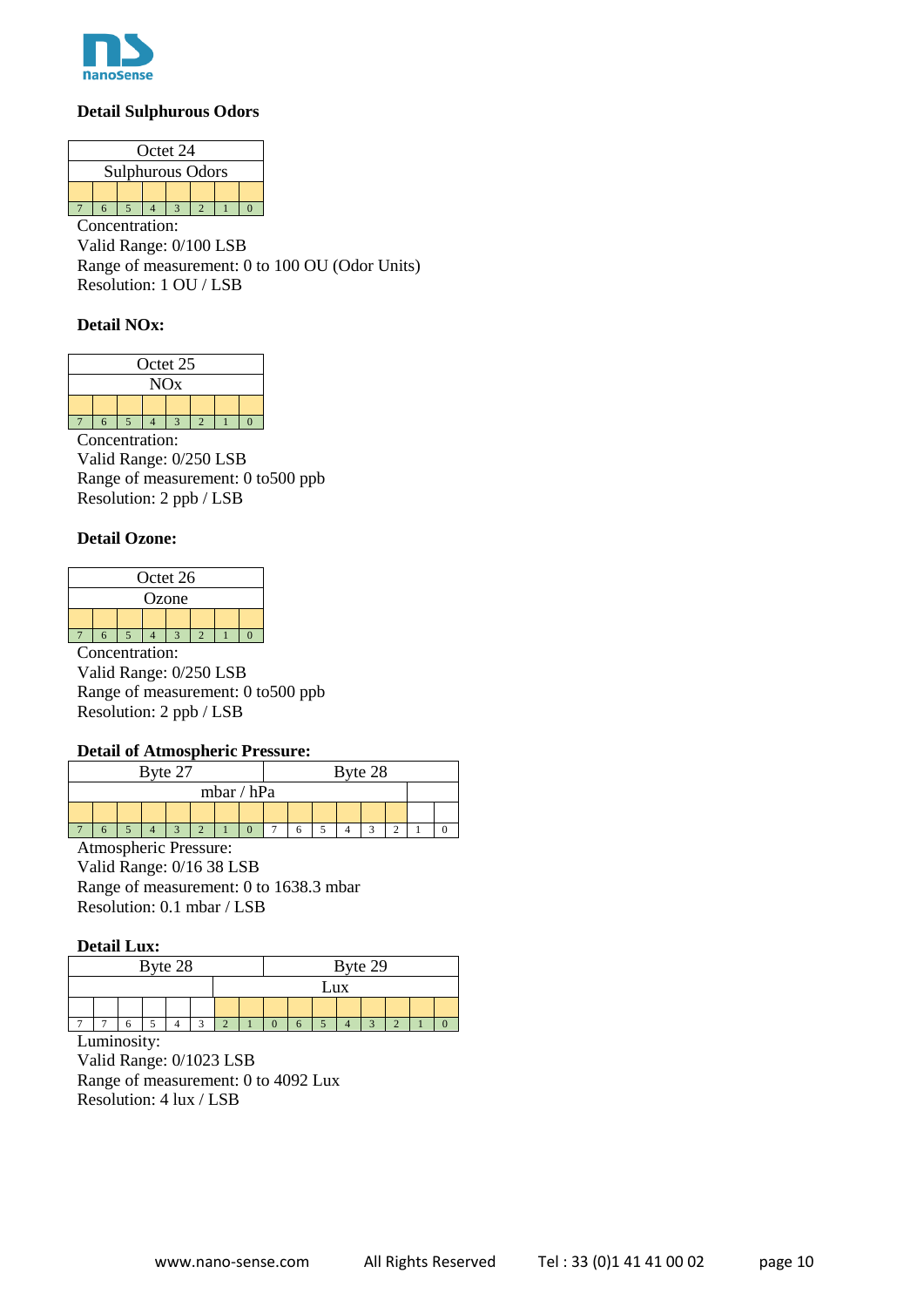

#### **Detail Light color Temperature:**

| Byte 30                           |  |  |  |  |  |  |  |  |  |
|-----------------------------------|--|--|--|--|--|--|--|--|--|
| Light color $T^{\circ}$ in Kelvin |  |  |  |  |  |  |  |  |  |
|                                   |  |  |  |  |  |  |  |  |  |
|                                   |  |  |  |  |  |  |  |  |  |
|                                   |  |  |  |  |  |  |  |  |  |

light color Temperature: Valid Range: 0/255 LSB Range of measurement: 1 635°K to 7 500°K Resolution: 23°K / LSB

#### **Detail Light flickering:**

|                 | Byte 31 |  |  |  |  |  |  |  |  |
|-----------------|---------|--|--|--|--|--|--|--|--|
| Flickering in % |         |  |  |  |  |  |  |  |  |
|                 |         |  |  |  |  |  |  |  |  |
|                 |         |  |  |  |  |  |  |  |  |

Flickering of the light: Valid Range: 0/100 LSB Range of measurement: 0 to 100% Resolution: 1% / LSB

#### **Physiological Effects**

| Octet 32     | Octet 33          | Octet 34       | Octet 35                |  |  |
|--------------|-------------------|----------------|-------------------------|--|--|
| Health Index | Cognitivity Index | Sleeping Index | Throat irritation index |  |  |
|              |                   |                |                         |  |  |

Valid Range: 0/100 LSB Range of measurement: 0 à 100% Resolution: 1% / LSB

#### **Detail Building Health**

| Byte 36               |  |  |  |  |  |  |  |  |
|-----------------------|--|--|--|--|--|--|--|--|
| <b>Building Index</b> |  |  |  |  |  |  |  |  |
|                       |  |  |  |  |  |  |  |  |

Valid Range: 0/100 LSB Range of measurement: 0 à 100% Resolution: 1% / LSB

#### **Detail virus spreading risk index**

| Octet 37             |       |  |  |  |  |  |  |  |
|----------------------|-------|--|--|--|--|--|--|--|
| Virus spreading risk |       |  |  |  |  |  |  |  |
|                      | index |  |  |  |  |  |  |  |
|                      |       |  |  |  |  |  |  |  |

Valid Range: 0/100 LSB Range of measurement: 0 à 100% Resolution: 1% / LSB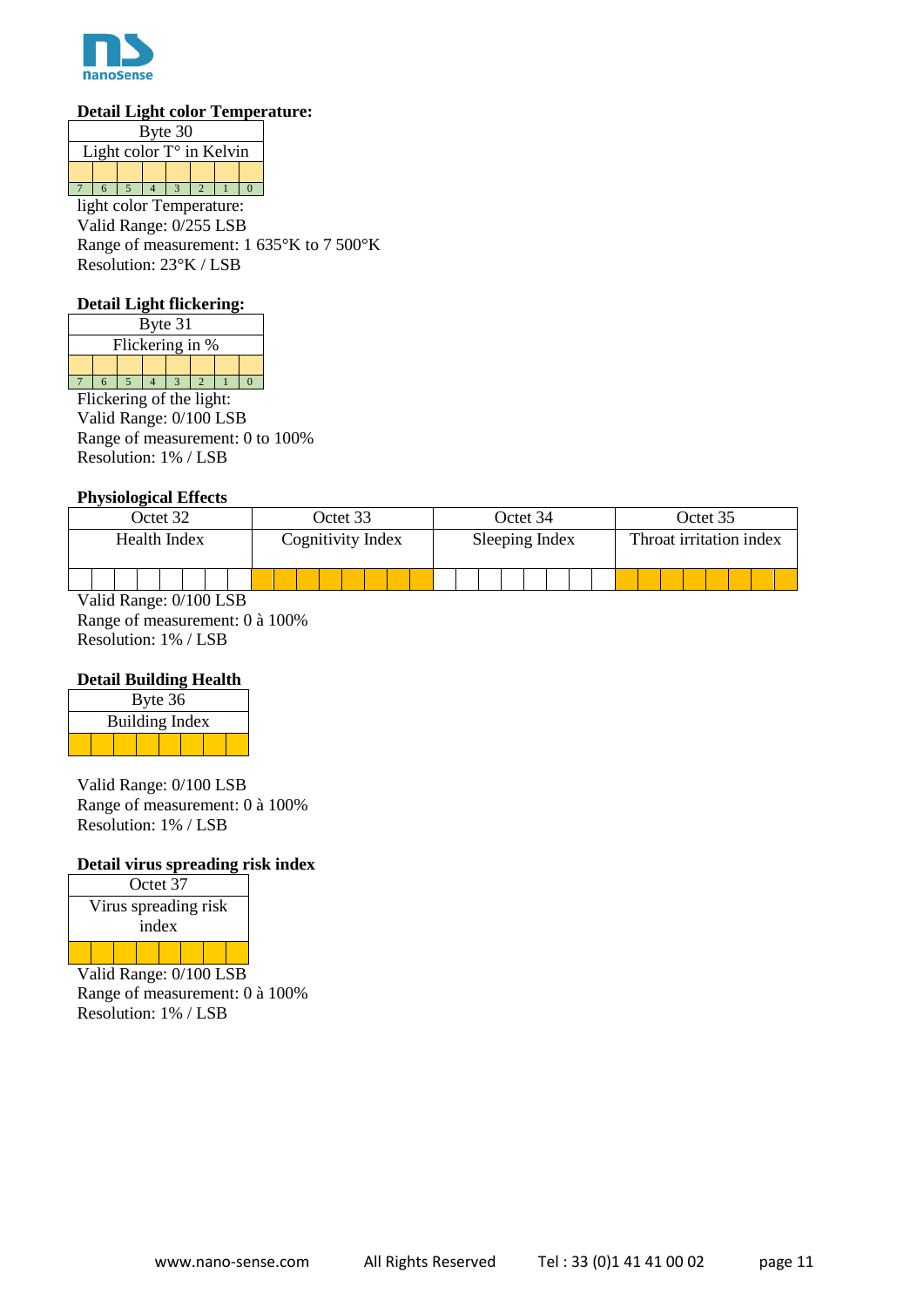

#### **Conversion of physical values:**

| Parameters measured     | Size             | Range  | Resolution                            | <b>Physical Values</b>                   |
|-------------------------|------------------|--------|---------------------------------------|------------------------------------------|
| CO <sub>2</sub>         | 13 bits          | 05000  | $1$ LSB = 1 ppm                       | $05000$ ppm                              |
| Humidity                | 1 Byte           | 0200   | $1$ LSB = $0.5\%$                     | $0100\%RH$                               |
| Temperature             | 1 Byte           | 0255   | $1$ LSB = $0.2$ <sup>o</sup> C        | $0+51$ °C                                |
| <b>VOC</b>              | 2 Bytes          | 065535 | $1$ LSB = $1 \mu g/m^3$               | $065535 \,\mathrm{\mu g/m^3}$            |
| Formaldehyde            | 2 Bytes          | 065535 | $1$ LSB = 0.01 $\mu$ g/m <sup>3</sup> | $\overline{0}$ .655.35 µg/m <sup>3</sup> |
| Benzene                 | 2 Bytes          | 065535 | $1$ LSB = 0.01 $\mu$ g/m <sup>3</sup> | $0655.35 \,\mathrm{\upmu g/m^3}$         |
| PM10, PM2.5, PM1        | 9 bits per value | 0511   | $1$ LSB = 1 $\mu$ g/m <sup>3</sup>    | $0511 \mu g/m^3$                         |
| <b>Sulphurous Odors</b> | 1 Byte           | 0100   | $1$ LSB = $1$ OU                      | $0100$ OU                                |
| <b>NO<sub>x</sub></b>   | 1 Byte           | 0250   | $1$ LSB = 2ppb                        | $0500$ ppb                               |
| Ozone                   | 1 Byte           | 0250   | $1$ LSB = 2ppb                        | $0500$ ppb                               |
| Average and pic Noise   | 2 x 7 bits       | 0103   | $1$ LSB = $1$ dBA                     | 17120dB                                  |
| Atmospheric Pressure    | 14 bits          | 016384 | $1$ LSB = 0.1 mBar                    | $01638.4$ mBar                           |
| Lux                     | 10 bits          | 01023  | $1$ LSB = 4 Lux                       | $04092$ lux                              |
| Color T°                | 1 Byte           | 0255   | $1$ LSB = $2^{\circ}K$                | 1 635°K to 7 500°K                       |
| Flickering              | 1 Byte           | 0200   | $1$ LSB = $0.5\%$                     | $0100\%$                                 |
| <b>Health Index</b>     | 1 Byte           | 0100   | $1$ LSB = 1%                          | $0100\%$                                 |
| Cognitivity Index       | 1 Byte           | 0100   | $1$ LSB = $1\%$                       | $0100\%$                                 |
| Sleeping Index          | 1 Byte           | 0100   | $1$ LSB = 1%                          | $0100\%$                                 |
| <b>Irritation</b> index | 1 Byte           | 0100   | $1$ LSB = $1\%$                       | $0100\%$                                 |
| <b>Building Index</b>   | 1 Byte           | 0100   | $1$ LSB = 1%                          | $0100\%$                                 |
| Virus spreading index   | 1 Byte           | 0100   | $1$ LSB = 1%                          | $0100\%$                                 |

### **8.2.1.1. Time stamp**

<span id="page-11-0"></span>It is up to the gateway or the operator which receives the telegram to time stamp the measurements.

### **8.2.2. Down Link**

<span id="page-11-1"></span>The transmission of the configuration data is done on port 2.

| Byte 1<br>Command Code | Byte 2                   | Byte 3 |
|------------------------|--------------------------|--------|
| 0x01                   | Emission rate in minutes |        |

Total 3 Bytes

#### **Emission rate command 0x01**

This command is used to set the transmission rate.

The two Bytes of rate are a delay between two frames expressed in minutes, it will be taken into account after the next transmission.

By default, the value is at zero which corresponds to a transmission rate of 10 minutes. Note that values greater than 720 also correspond to the default value of 10 minutes.

The range goes from 1 minute to 12 hours.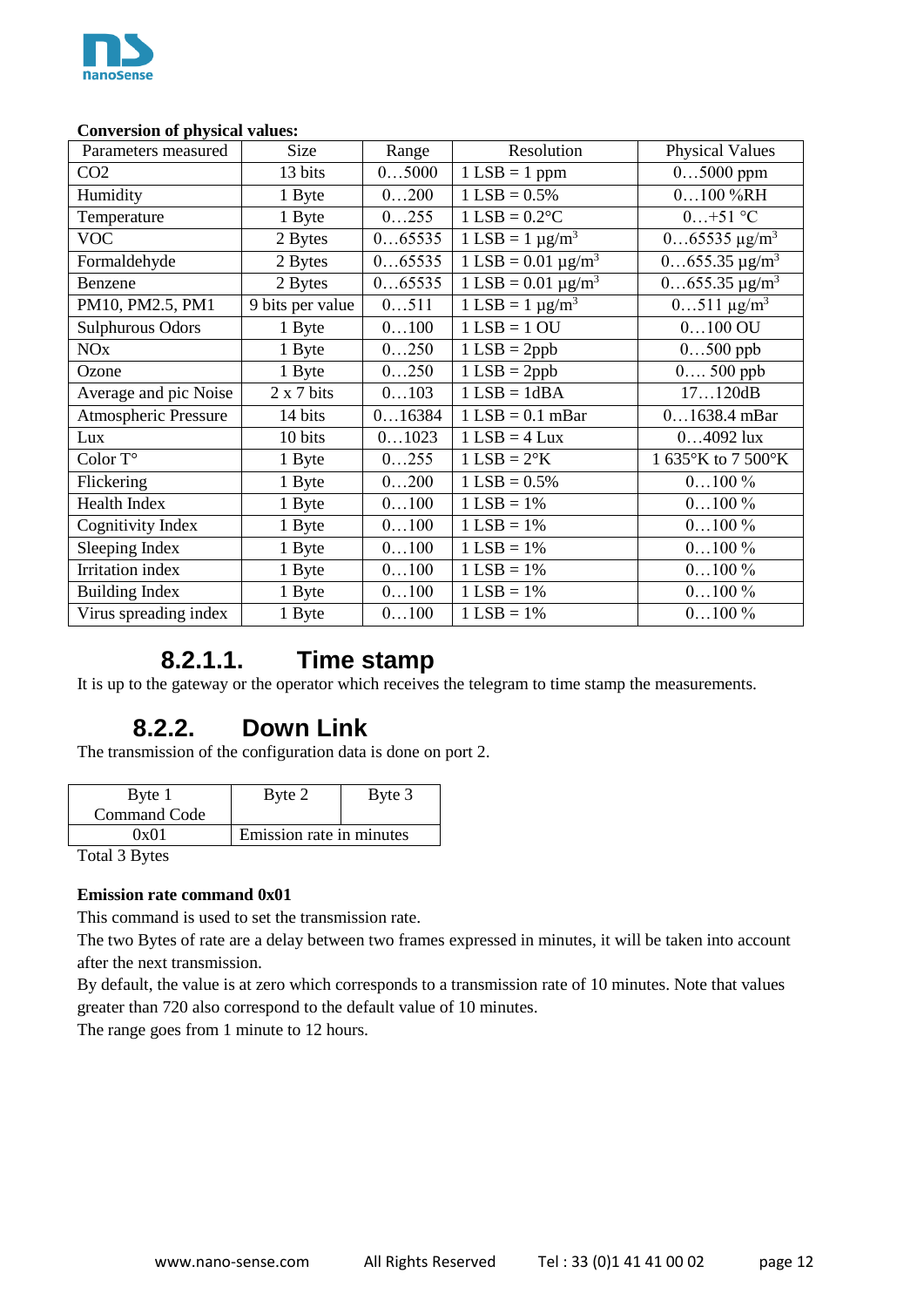

#### **Outdoor air quality data:**

| Byte 1       |  |
|--------------|--|
| command Code |  |
| 0x03         |  |

| <b>Present</b> | R <sub>H</sub> | $T^{\circ}1$   | Particles1   Noise1   NOx1   Ozone1 |                           |  |
|----------------|----------------|----------------|-------------------------------------|---------------------------|--|
| sensors 1      |                |                |                                     |                           |  |
| 1 Byte         | $\vert$ 1 Byte | $\vert$ 9 bits | $27 \text{ bits}$                   | 14 bits   1 Byte   1 Byte |  |

| <b>Present</b> | R <sub>H2</sub> | $T^{\circ}$ | Particles2   Noise2   NOx2   Ozone2 |                           |  |
|----------------|-----------------|-------------|-------------------------------------|---------------------------|--|
| sensors 2      |                 |             |                                     |                           |  |
| 1 Byte         | 1 Byte          | 9 bits      | $27 \text{ bits}$                   | 14 bits   1 Byte   1 Byte |  |

Total 23 Bytes.

Detail of the Present sensors byte

| Byte $2 & 9$    |  |  |  |  |  |  |  |  |  |
|-----------------|--|--|--|--|--|--|--|--|--|
| Present sensors |  |  |  |  |  |  |  |  |  |
|                 |  |  |  |  |  |  |  |  |  |
|                 |  |  |  |  |  |  |  |  |  |

| Bit            |                             |
|----------------|-----------------------------|
| 0              | $1 = T^{\circ}$ , RH active |
|                | $1 = PM$ active             |
| $\overline{2}$ | $1 = \text{Noise active}$   |
| 3              | $1 = NOx$ active            |
|                | $1 =$ Ozone active          |
| 5              | Reserved                    |
| 6              | Reserved                    |
|                | Reserved                    |

Humidity, T°, Particles, noise, NOx and Ozone coded identically to the uplink of the EP5000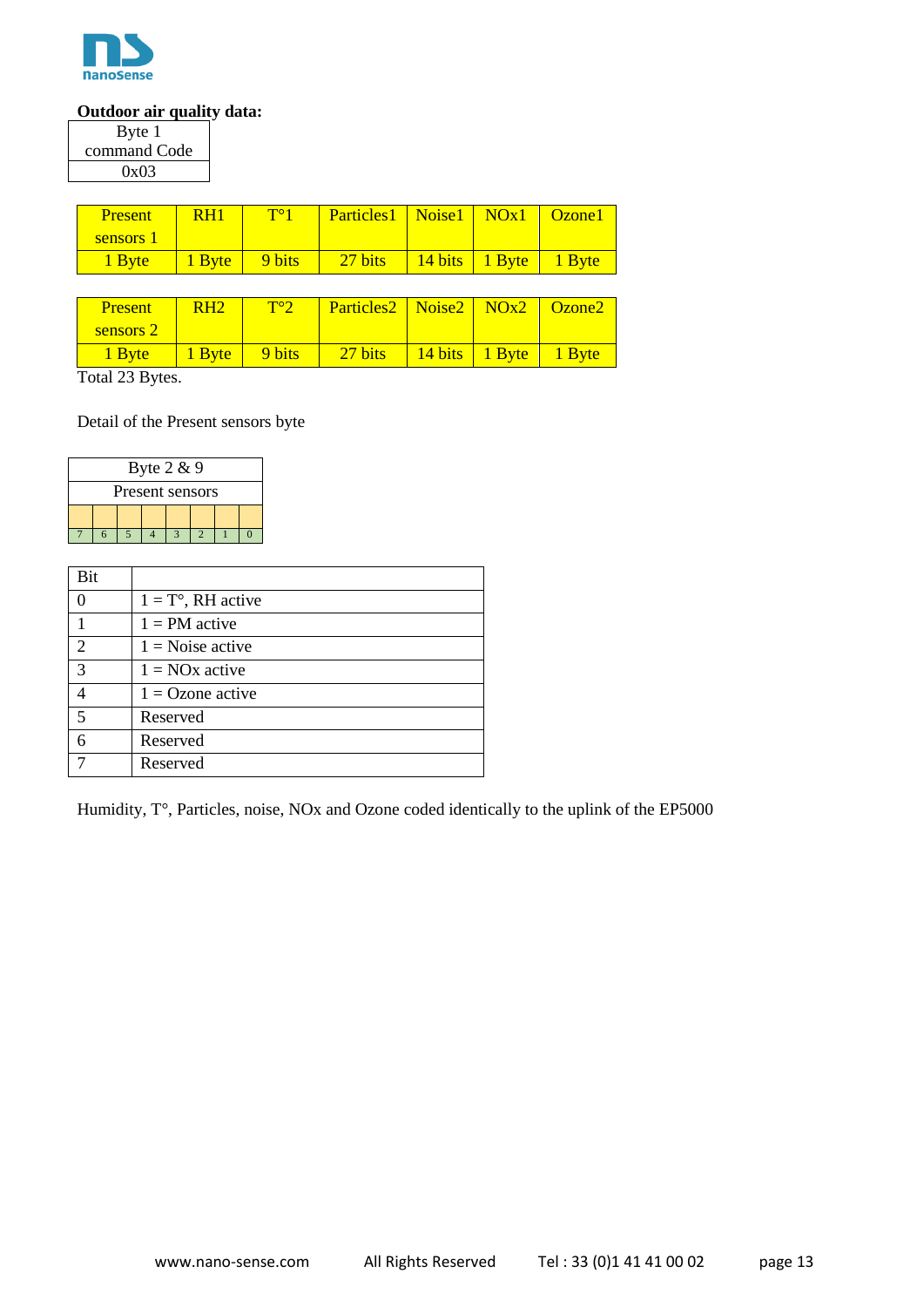

# <span id="page-13-0"></span>**9. CODEC example of uplink payload (Objenious)**

```
{
"attributes": {
```
"sensor\_Light" : {

```
"type": "bool",
"length": 1
},
"sensor_Benzene_Formaldehyde" : {
"type": "bool",
"length": 1
},
"sensor_NOx_O3" : {
"type": "bool",
"length": 1
},
"sensor_VOC_Odor" : {
"type": "bool",
"length": 1
},
"sensor_CO2" : {
"type": "bool",
"length": 1
},
"sensor_Noise" : {
"type": "bool",
"length": 1
},
"sensor_PM" : {
"type": "bool",
"length": 1
},
"sensor_Temp_RH" :
{
"type": "bool",
"length": 1
},
"Firmware_E5000": {
"type": "uint",
"length": 8
```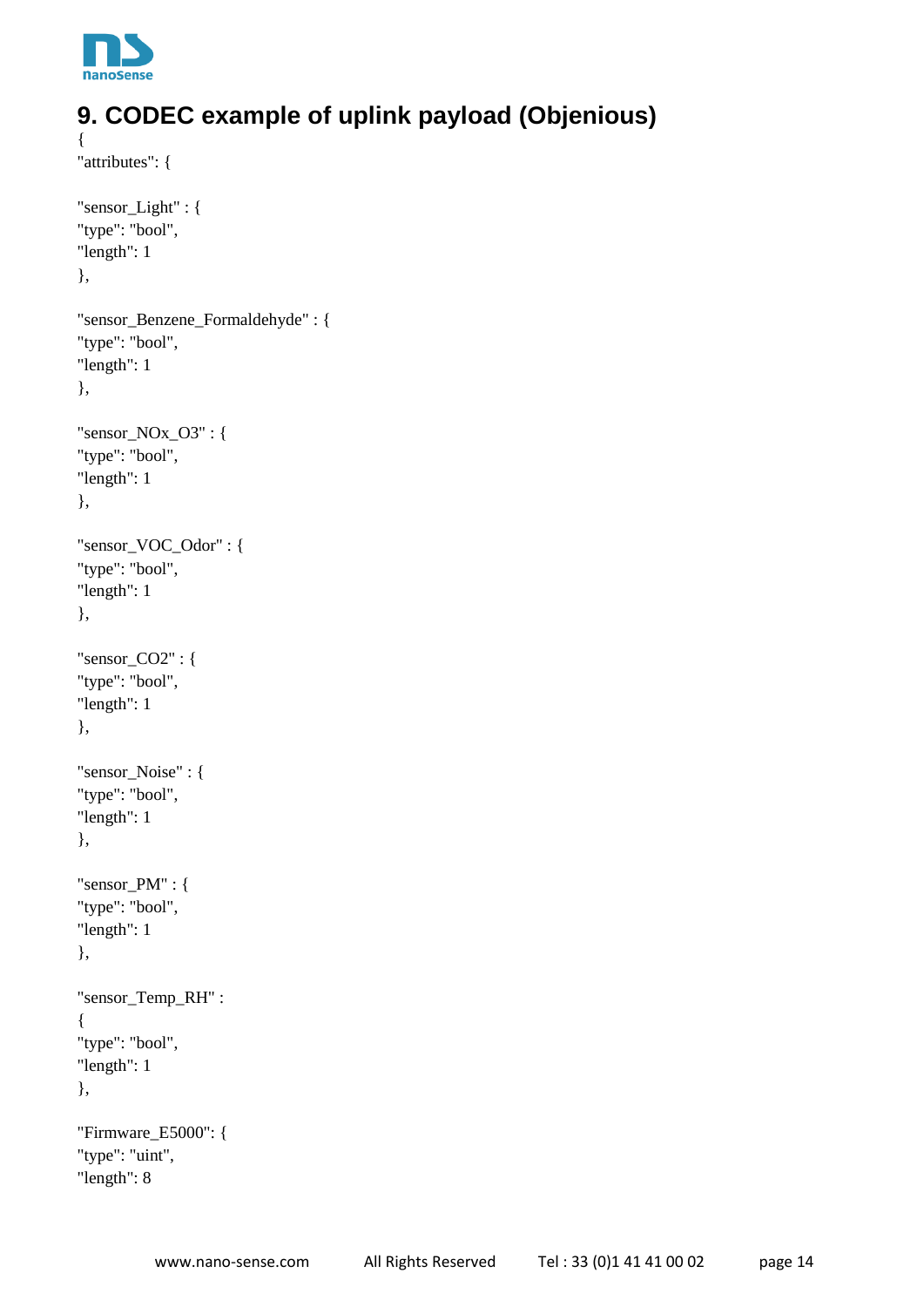

```
},
"Firmware_Lora": {
"type": "uint",
"length": 8
},
"BITE_FrontLoRa" : {
"type": "bool",
"length": 1
},
"BITE_CO2_1B" : {
"type": "bool",
"length": 1
},
"BITE_CO2_2B" : {
"type": "bool",
"length": 1
},
"BITE_VOC_NOx_O3" : {
"type": "bool",
"length": 1
},
"BITE_LoRa" : {
"type": "bool",
"length": 1
},
"BITE_InterBoard" : {
"type": "bool",
"length": 1
},
"BITE_PM" : {
"type": "bool",
"length": 1
},
"BITE_PowerLoRa" : {
"type": "bool",
"length": 1
},
"BITE_MultipleFailure" : {
```

```
"type": "bool",
```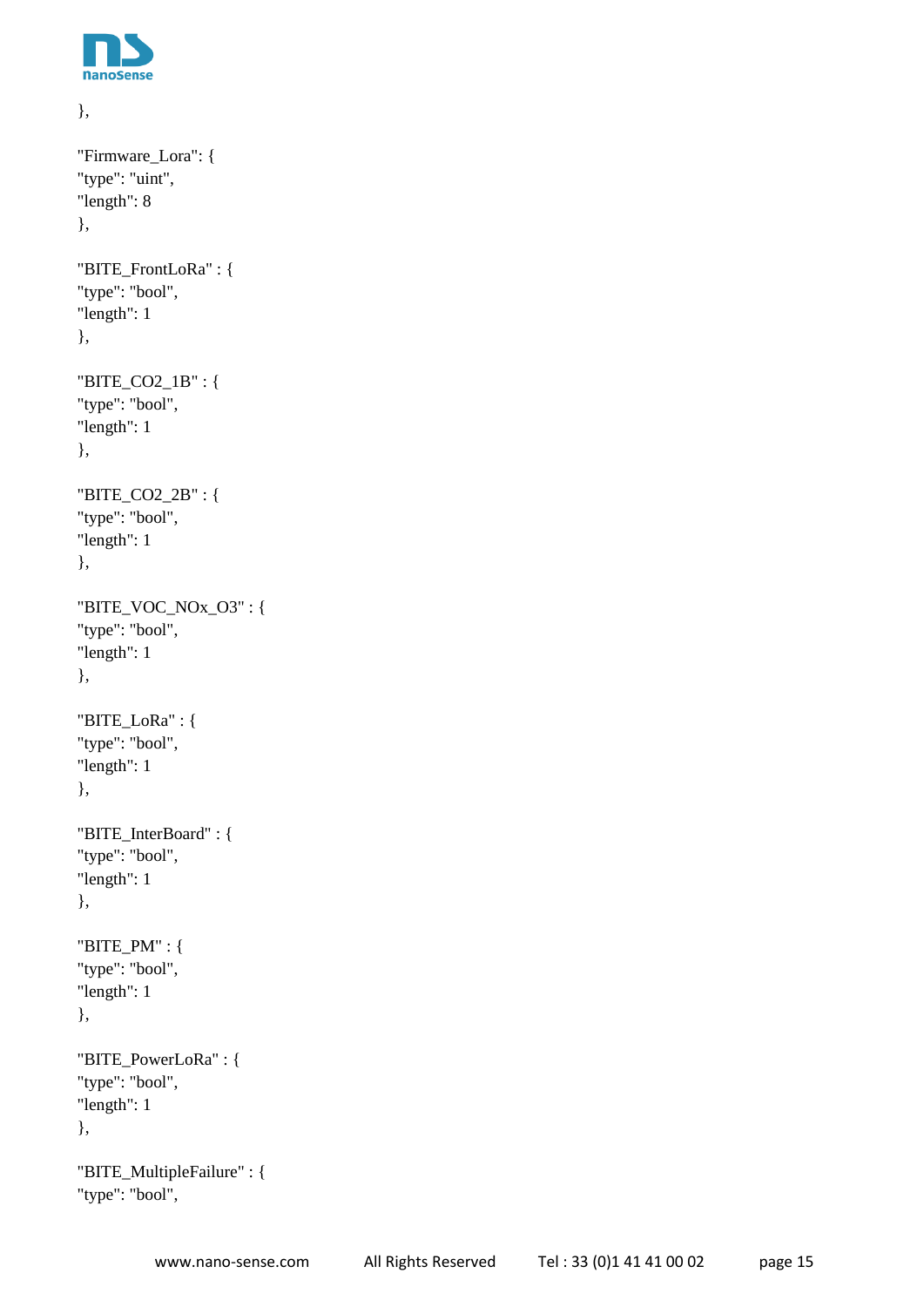

```
"length": 1
},
"BITE_EndOfLife_Sensor" : {
"type": "bool",
"length": 1
},
"BITE_dummy" : {
"type": "uint",
"length": 6
},
"Autonomy" : {
"type": "uint",
"length": 8
},
"Emission_Rate": {
"type": "uint",
"length": 16
},
"humidity": {
"type": "uint",
"length": 8,
"divide": 2
},
"temperature": {
"type": "uint",
"length": 9,
"divide": 10
},
"PM10_Value": {
"type": "uint",
"length": 9
},
"PM2_5_Value": {
"type": "uint",
"length": 9
},
"PM1_Value": {
"type": "uint",
"length": 9
},
```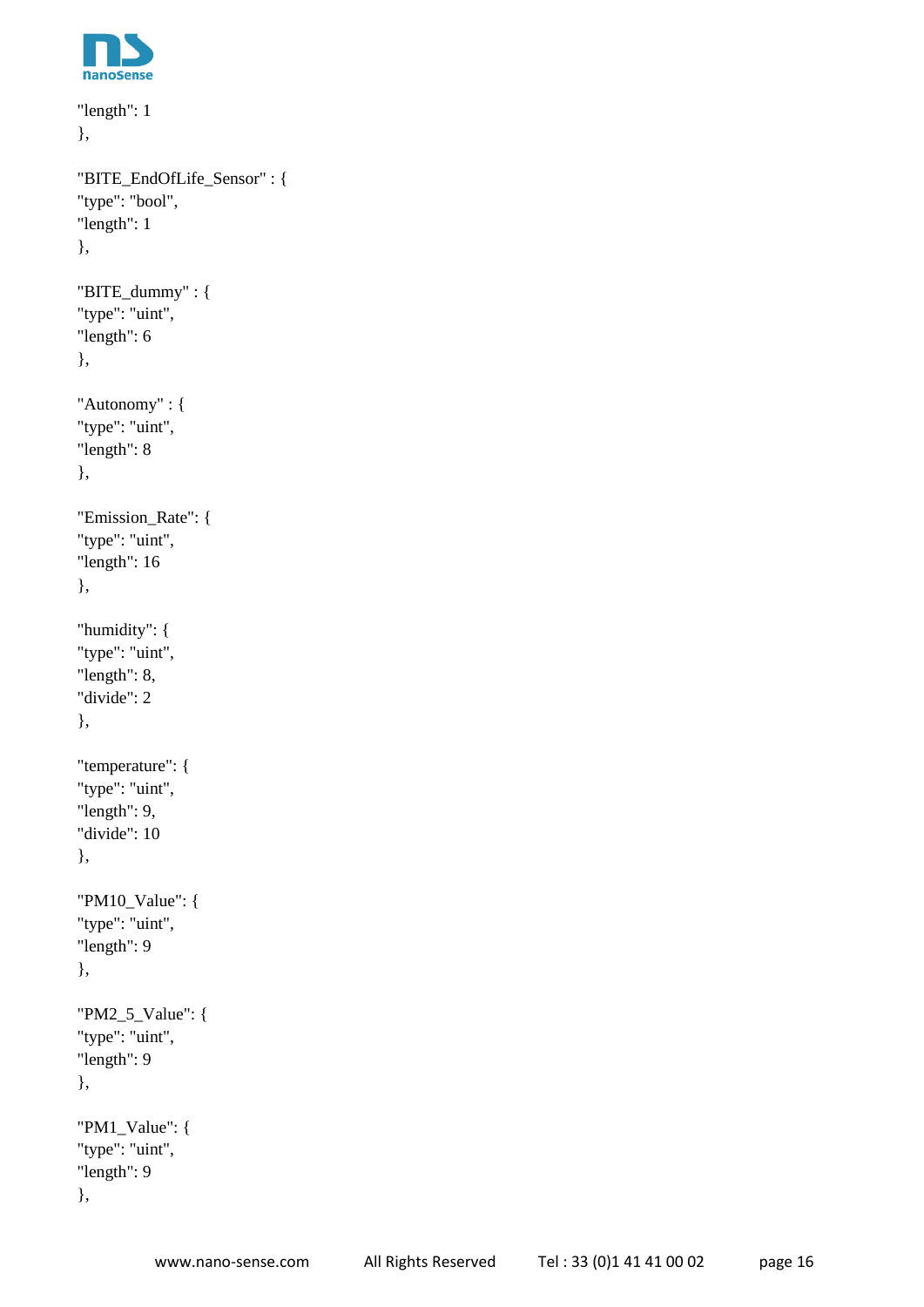

```
"Noise_Avg": {
"type": "uint",
"length": 7
},
"Noise_Peak": {
"type": "uint",
"length": 7
},
"Dummy1": {
"type": "uint",
"length": 1,
"hidden": true
},
"CO2": {
"type": "uint",
"length": 13
},
"VOCt": {
"type": "uint",
"length": 16
},
"Formaldehyde": {
"type": "uint",
"length": 16
},
"Benzen": {
"type": "uint",
"length": 16
},
"Odor": {
"type": "uint",
"length": 8
},
"NOx": {
"type": "uint",
"length": 8,
"multiply" : 2
},
```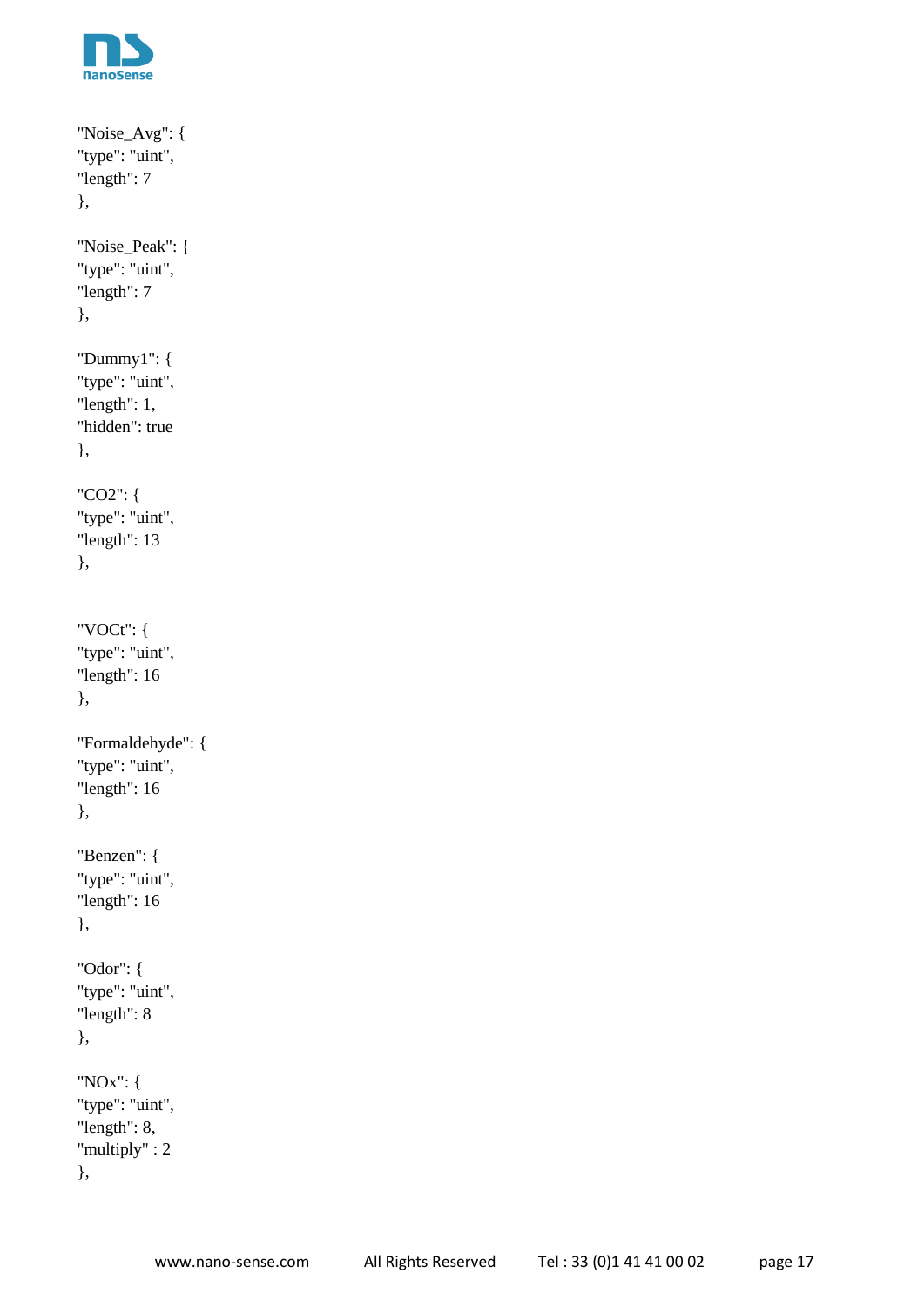

```
"Ozone": {
"type": "uint",
"length": 8,
"multiply" : 2
},
"AtmoPressure": {
"type": "uint",
"length": 14,
"divide": 10
},
"LightLux": {
"type": "uint",
"length": 10,
"multiply": 4
},
"LightTemp": {
"type": "uint",
"length": 8,
"multiply": 23
},
"LightFlickering": {
"type": "uint",
"length": 8
},
"PhysioHealth": {
"type": "uint",
"length": 8
},
"PhysioCognitivity": {
"type": "uint",
"length": 8
},
"PhysioSleep": {
"type": "uint",
"length": 8
},
"PhysioRespiratory": {
"type": "uint",
"length": 8
},
```